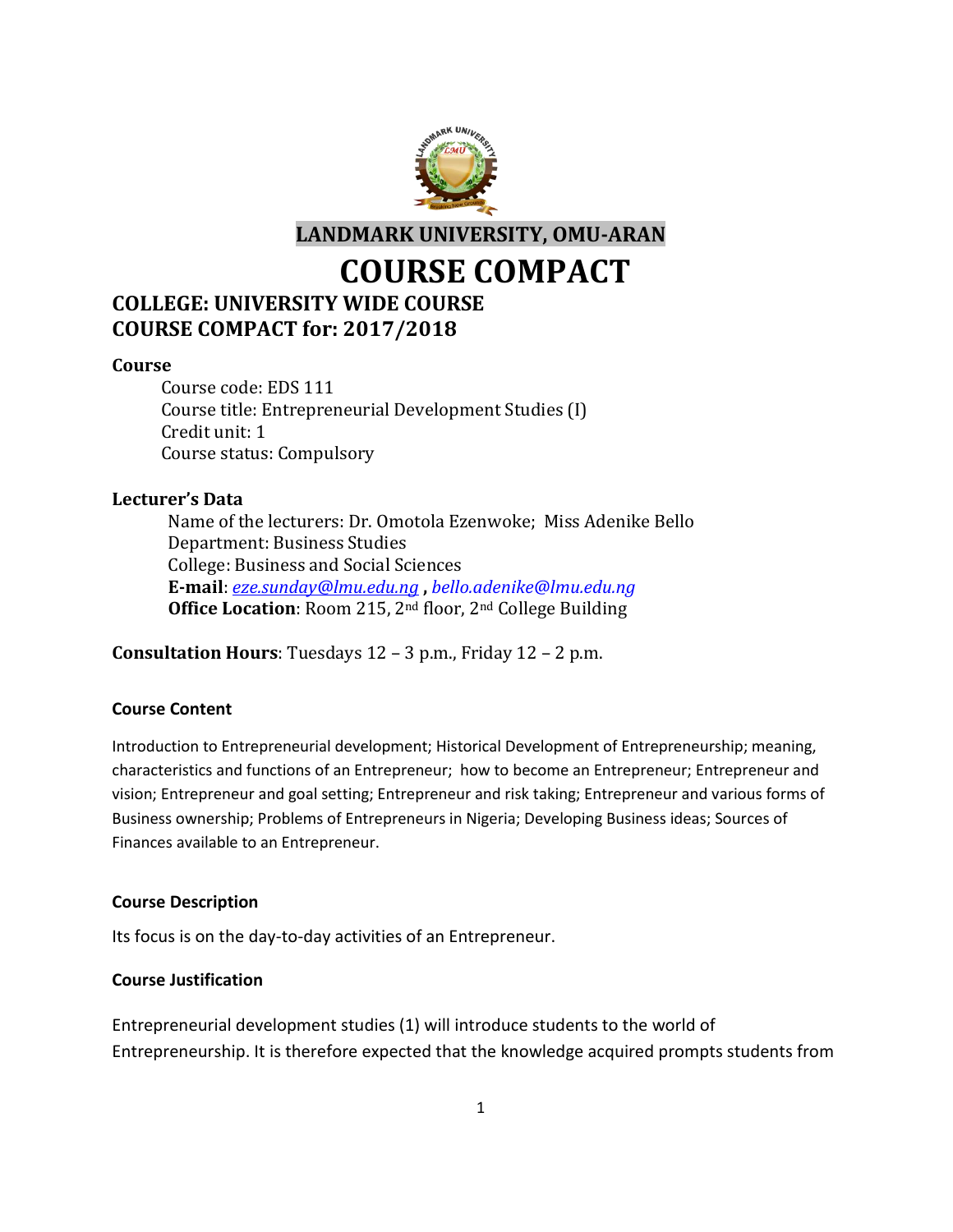any field or course of study to become solution providers and employment creators. It will also motivate students to discover, appreciate and utilize their natural skills and ability.

#### **Course objectives**

- Students will be able to understand and appreciate the importance of Entrepreneurial development studies
- Knowledge acquired from studying the course will guide students' decision in establishing business
- Students will be able to look beyond being job seeking graduates to becoming graduates who are employers of labor.

#### **Course Requirement**

None

#### **Method of Grading**

| S/N | Grading                  | Score $(\%)$ |  |
|-----|--------------------------|--------------|--|
|     | Test                     |              |  |
|     | Class presentation       | 15           |  |
|     | <b>Final Examination</b> |              |  |
|     | Total                    | 100          |  |

#### **Course Delivery Strategies**

To enjoy maximum delivery of this course, students will be encouraged to participate. Therefore, lecture and collaboration method will be adopted. Students will also work on term paper which will be presented in the class.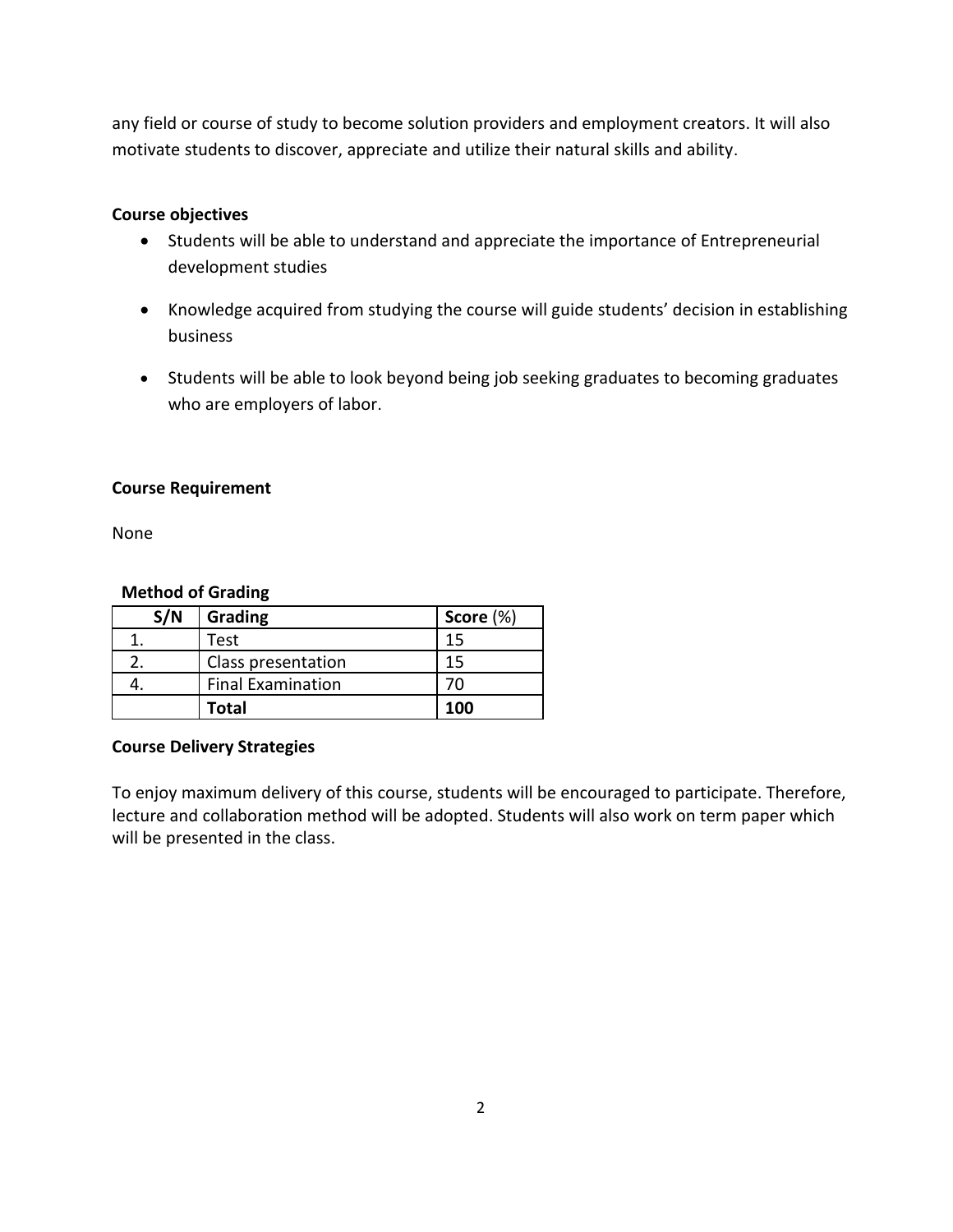# **LECTURE CONTENT**

## **Module 1**

**Week 1:** Meaning and Definition of Entrepreneurship (1)

**Objectives:** At the end of the lecture, students should be able to discuss the following:

- What is entrepreneurship?
- Who is an Entrepreneur?

## **Study Question:**

- 1. What is Entrepreneurship?
- 2. Who is an Entrepreneur?

## **Reading List**

- 1. *George Anugwom (2007) Entrepreneurship in Nigeria: Principles and Practice, Rhyce Kerex Publishers ISBN: 978807667-x*
- 2. *Ugiagbe M.A, Nwaogwugwu N.C, Obuseh.R. (2008) Entrepreneurship: Concept of Small Business Management, Favoured House Concept ISBN 9782579053*

## **Module 1**

**Week 2:** Meaning and Definition of Entrepreneurship (11)

**Objectives:** At the end of the lecture, students should be able to discuss the following:

- Classification of Entrepreneurship
- The Origin of Entrepreneurship
- The pathway of Entrepreneurship in LMU?

## **Study Question:**

- *1. Describe the origin of Entrepreneurship*
- *2. Discuss the classifications of Entrepreneurship*

## **Reading List**

- *1. George Anugwom (2007) Entrepreneurship in Nigeria: Principles and Practice, Rhyce Kerex Publishers ISBN: 978807667-x*
- 2. *Ugiagbe M.A, Nwaogwugwu N.C, Obuseh.R. (2008) Entrepreneurship: Concept of Small*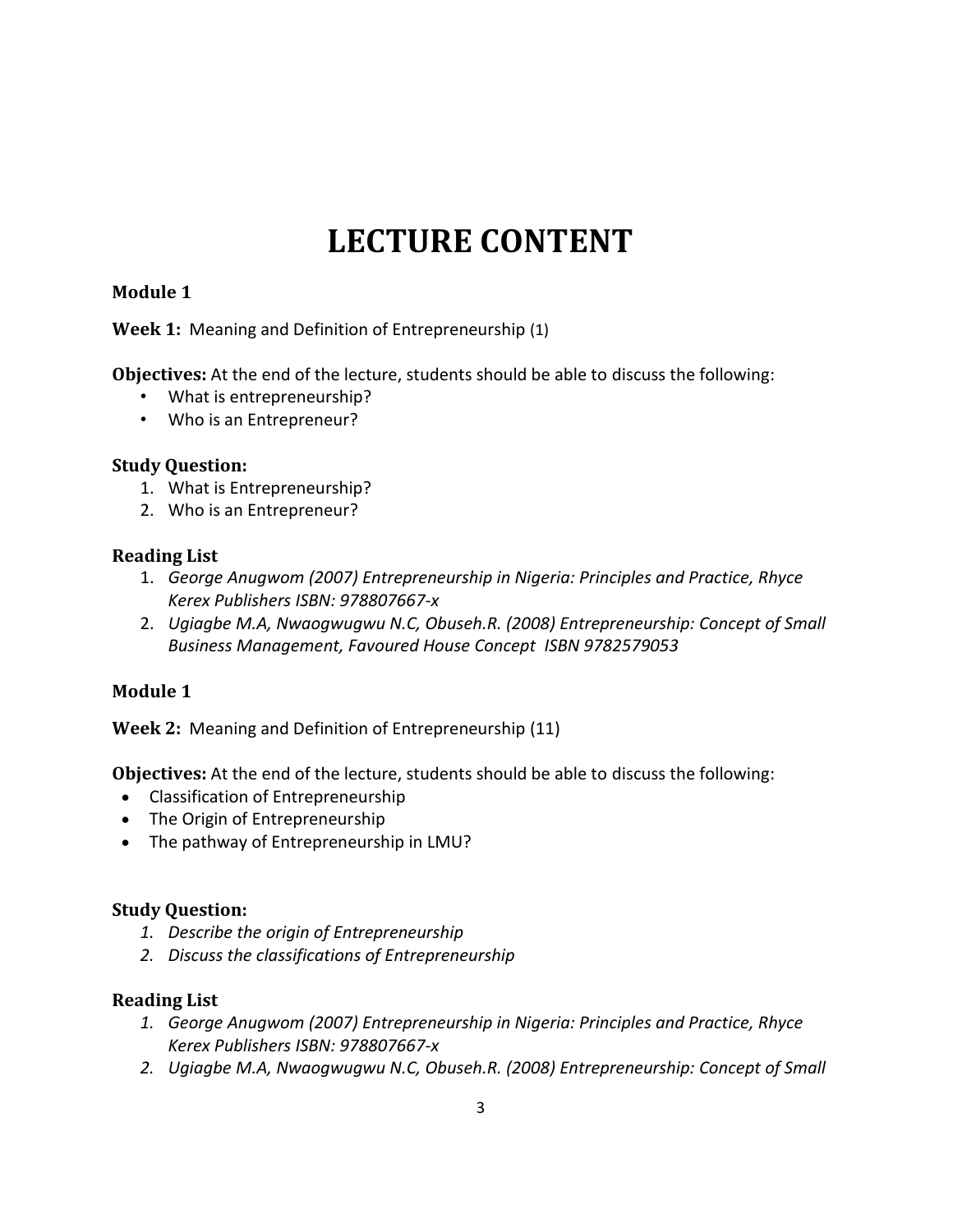*Business Management, Favoured House Concept ISBN 9782579053*

## **Module 2**

**Week 3:** Historical Development of Entrepreneurship

**Objectives:** At the end of the lecture, students should be able to:

- Earliest period
- Middle Ages
- $17^{\text{th}} 20^{\text{th}}$  Century

## **Study Question:**

Describe the features of each period in the development of Entrepreneurship

## **Reading List**

- *1. George Anugwom (2007) Entrepreneurship in Nigeria: Principles and Practice, Rhyce Kerex Publishers ISBN: 978807667-x*
- *2. Ugiagbe M.A, Nwaogwugwu N.C, Obuseh.R. (2008) Entrepreneurship: Concept of Small Business Management, Favoured House Concept ISBN 9782579053*

## **Module 2**

**Week 4& 5:** Class presentation (Impact of my course of study on Agriculture)

## **Module 3**

**Week 6:** Entrepreneur and Vision

**Objectives:** At the end of the lecture, students should be able to discuss the following:

- Features of Business vision
- Creation of Business Vision
- Importance of Business Vision
- Entrepreneur and Management
- Resources available for an Entrepreneur

## **Study Question:**

- 1. What is the importance of vision to an Entrepreneur?
- 2. Discuss the various resources available to an Entrepreneur

#### **Reading List**

*1. George Anugwom (2007) Entrepreneurship in Nigeria: Principles and Practice, Rhyce Kerex Publishers ISBN: 978807667-x*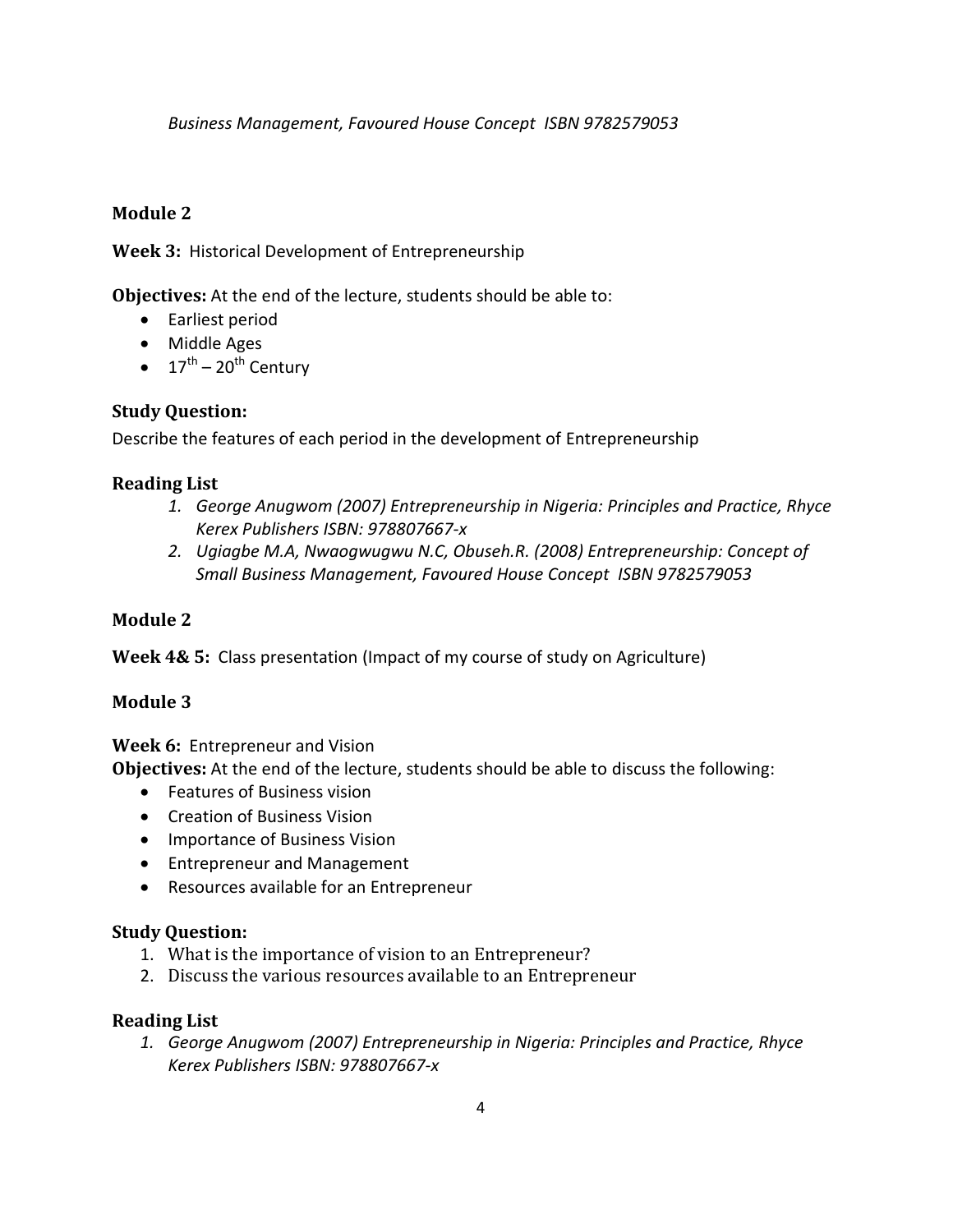2. *Ugiagbe M.A, Nwaogwugwu N.C, Obuseh.R. (2008) Entrepreneurship: Concept of Small Business Management, Favoured*

## **Module 3**

**Week 7** Becoming an Entrepreneur

**Objectives:** At the end of the lecture, students should be able to discuss the following:

- Characteristics of an entrepreneur
- Functions of an entrepreneur
- Skills required to be an entrepreneur
- Risks associated with entrepreneurs

#### **Study Question:**

- 1. What are the risks an Entrepreneur is likely to encounter?
- 2. State 5 characteristics of an Entrepreneur

#### **Reading List**

*George Anugwom (2007) Entrepreneurship in Nigeria: Principles and Practice, Rhyce Kerex Publishers ISBN: 978807667-x*

#### **Module 4**

**Week 8:** Support Agencies in Promotion of Entrepreneurship in Nigeria

**Objectives:** At the end of the lecture, students should be able to:

- Identify agencies that supports entrepreneurship in Nigeria
- Discuss the functions of the supporting agencies

#### **Study Question:**

1. list and discuss the various supporting agencies available to an Entrepreneur

#### **Reading List**

- 1. *George Anugwom (2007) Entrepreneurship in Nigeria: Principles and Practice, Rhyce Kerex Publishers ISBN: 978807667-x*
- 2. *Ugiagbe M.A, Nwaogwugwu N.C, Obuseh.R. (2008) Entrepreneurship: Concept of Small Business Management, Favoured House Concept ISBN 9782579053*

## **Module 5**

**Week 9:** Setting Business goals and Objectives by the Entrepreneur

**Objectives:** At the end of the lecture, students should be to:

- Describe business goals that an Entrepreneur can set
- Identify types of objectives
- Areas to set objectives for business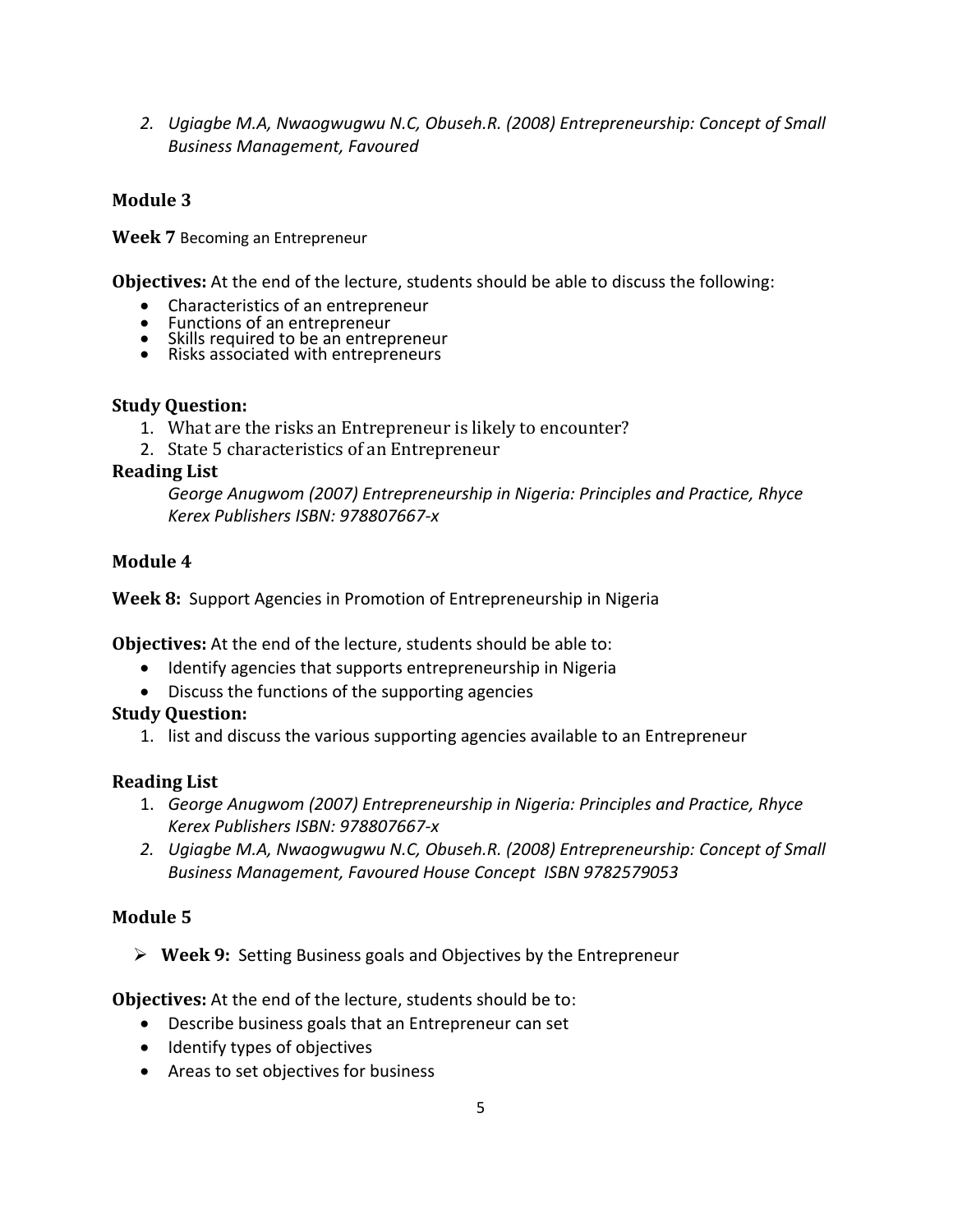Testing the feasibility of the set objectives set by entrepreneurs

#### **Study Question:**

1. As an Entrepreneur, how would you test feasibility of a business?

#### **Reading List**

*George Anugwom (2007) Entrepreneurship in Nigeria: Principles and Practice, Rhyce Kerex Publishers ISBN: 978807667-x*

## **Module 6**

**Week 10:** Entrepreneur and Forms of Business ownership

**Objectives:** At the end of the lecture, students should be able to identify:

- How to choose the business an Entrepreneur will like to enter
- Forms of business an Entrepreneur can participate in

## **Study Question:**

1. What are the determinants of the choice of business ownership of an Entrepreneur?

#### **Reading List**

- 1. *George Anugwom (2007) Entrepreneurship in Nigeria: Principles and Practice, Rhyce Kerex Publishers ISBN: 978807667-x*
- 2. *Ugiagbe M.A, Nwaogwugwu N.C, Obuseh.R. (2008) Entrepreneurship: Concept of Small Business Management, Favoured House Concept ISBN 9782579053*

## **Module 7**

**Week 11:** Developing New Business Idea

**Objectives:** At the end of the lecture, students should be able to:

- Definition of business and venture idea
- Major sources of venture idea generation
- Problems of idea generation
- Turning ideas to opportunities

#### **Study Question:**

1. List various ways through which an Entrepreneur can generate ideas.

## **Reading List**

*1. Ugiagbe M.A, Nwaogwugwu N.C, Obuseh.R. (2008) Entrepreneurship: Concept of Small Business Management, Favoured House Concept ISBN 9782579053*